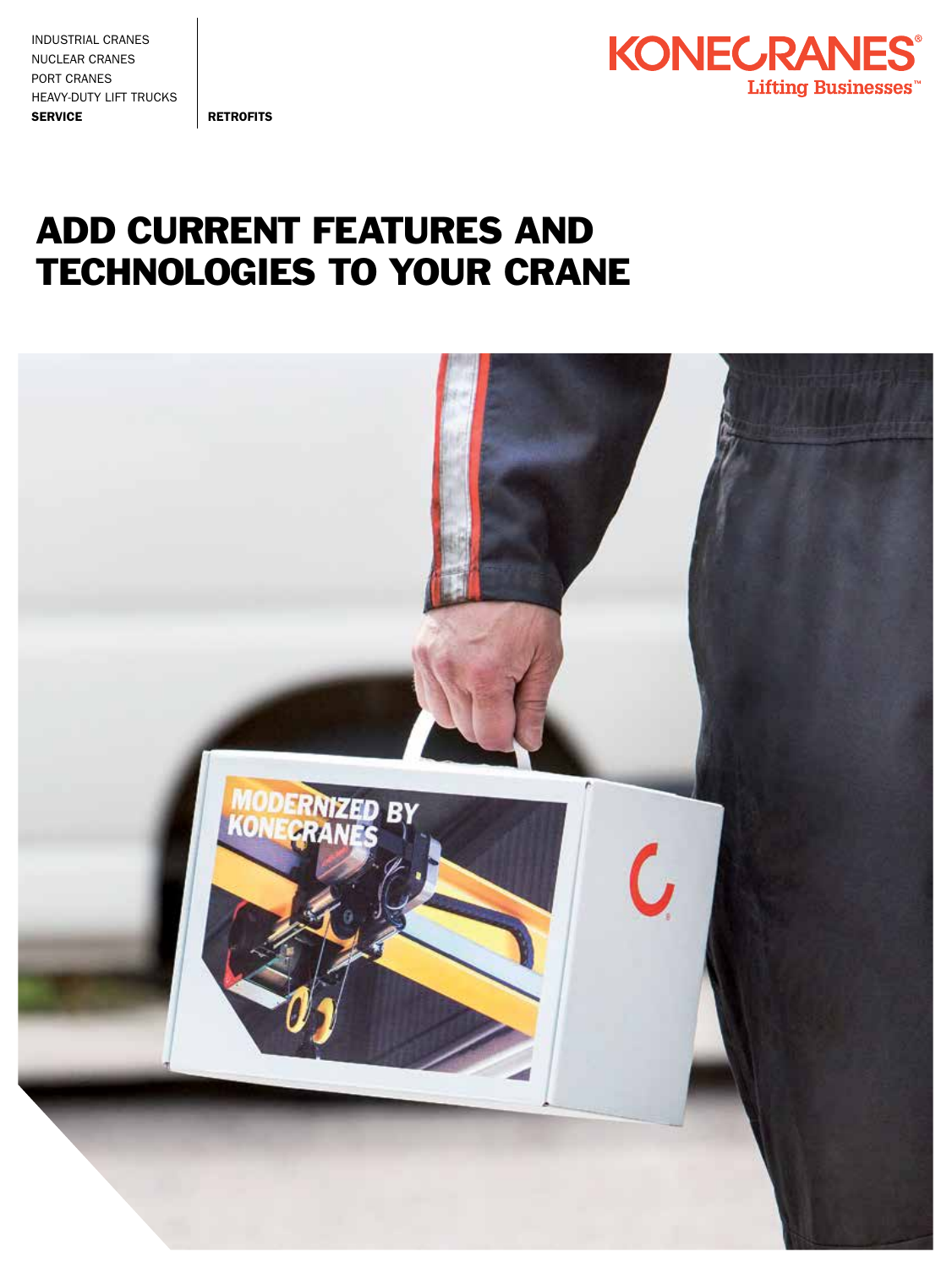Retrofits are a relatively easy and economical way to add current features and technologies to your existing overhead crane. Common retrofits are hoist replacements, the addition of radio pendants, LED lighting and traveling drives with inverters. Compared to modernizations, retrofits typically require much less pre-planning and downtime.

#### LIFECYCLE CARE IN REAL TIME

Lifecycle Care is our comprehensive and systematic approach to maintenance, supported by world-class tools and processes. In order to deliver Lifecycle Care in Real Time, we use the Industrial Internet, connecting data, machines and people. We bring together usage and maintenance data and combine it with our knowledge and experience, providing insights that allow our customers to optimize their maintenance operations and activities.

Properly timed retrofits can help your cranes maintain the highest Lifecycle Value, maximizing the productivity of uptime and minimizing the cost of downtime.

#### A CONSULTATIVE APPROACH TO HELP GUIDE DECISION MAKING

 $\frac{1}{2}$ e<br>J M ENT

Our consultative approach can help guide your decision making. We don't just drop off a report on the way out. We take time to meet with you one-on-one and share our findings, provide recommendations based on our industry-leading expertise and discuss how each action impacts your operations and the entire health of your business.

Our proprietary Risk and Recommendation Method is the basis of our inspection and preventive maintenance processes. No matter what service is being performed, Konecranes Risk and Recommendation Method drives our evaluations and consultative approach, giving you a safety and production advantage.

## RETROFITS MADE EASY

This publication is for general informational purposes only. Konecranes reserves the right at any time, without notice, to alter or discontinue the products and/or specifications referenced herein. This publication creates no warranty on the part of Konecranes, express or implied, including but not limited to any implied warranty or merchantability or fitness for a particular purpose.

 $z$ 

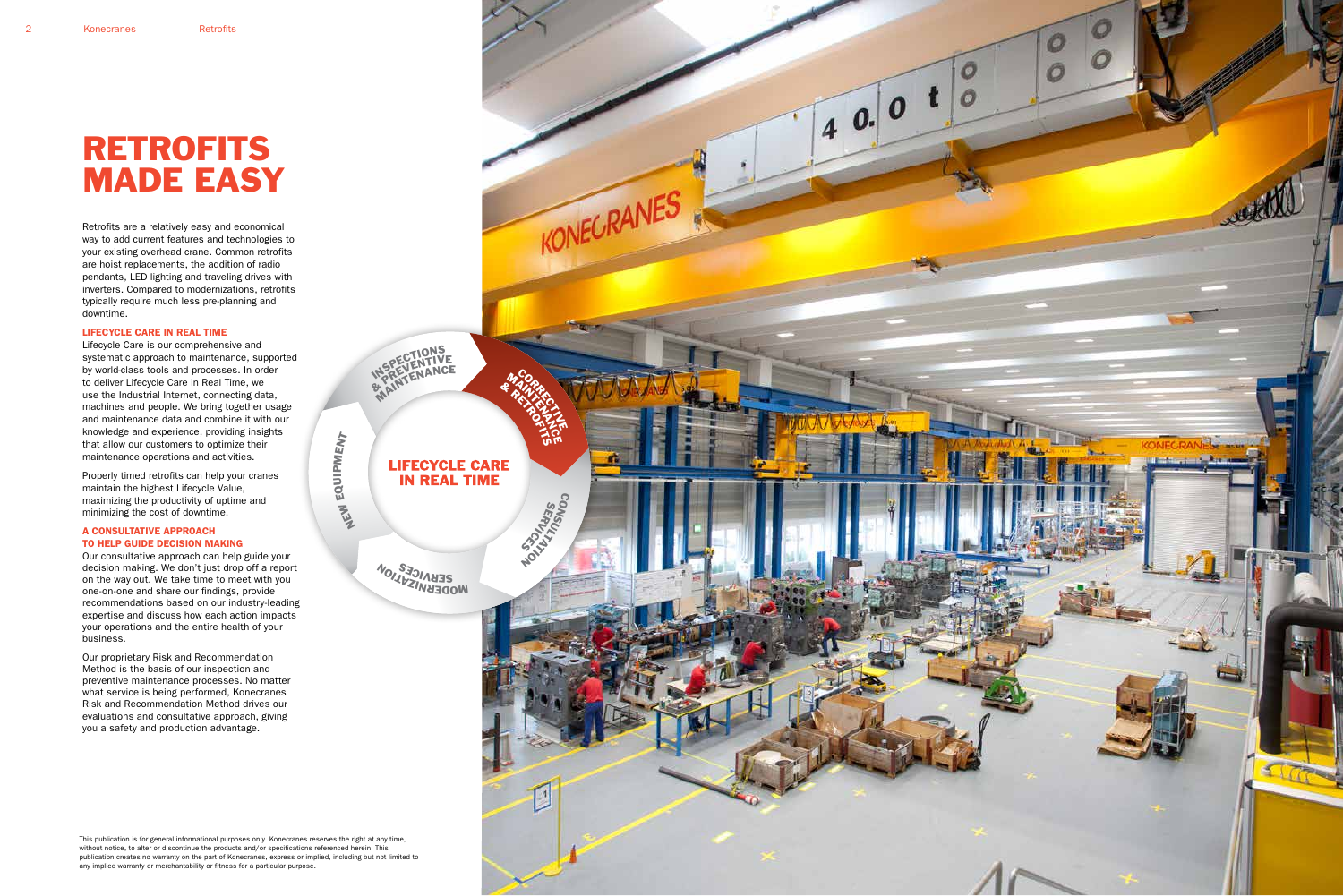An LED Lighting Upgrade can help you save money, provide good lighting and give your crane a modern look.

#### LED LIGHTS LAST LONGER

Replacing crane lights can be expensive. Traditional metal-halide or halogen lights have a shorter service life and can suffer from damage due to vibrations. This results in increased costs and less efficient operations. With an LED Lighting Upgrade you get lights that have a much longer service life, and will be far less prone to damage from vibration.

#### LIGHTING CONSUMES THE MOST POWER

Traditional lighting accounts for 50 to 90 percent of electricity used by a crane. An LED Lighting Upgrade can therefore result in a major cost savings in any crane operation.

LED lights provide the same degree of lighting to the working area than standard lights, yet consume little more than one third of the energy. This means that with LED lighting you are able to cut your energy consumption by up to 60% per crane.

#### SAFER AND USER-FRIENDLY LIGHTS

Because light distribution in LED lights is more focused, the crane operator is less likely to get blinded by the light when looking at the load. Furthermore, with LED lighting the light is not dispersed laterally but directed where it is needed: on the load and on the workstation or facility.



## UP TO 60% OF ENERGY SAVINGS WITH LED LIGHTING

- Can cut energy consumption by up to 60% per crane • Improves task illumination and operators are less likely
- to be blinded by the light when looking at the load • Can be switched on and off instantly and do not
- require time for warming up or cooling down • Less prone to damage from vibration than
- traditional metal-halide or halogen lights

Annual energy consumption

with standard floodlights (kWh) Annual energy consumption

with LED lighting (kWh)



### POWER CONSUMPTION OVER ONE YEAR

Table represents a 40-ton CXT crane with four lights and usage time of two shifts per day, five days per week.



### **BENEFITS**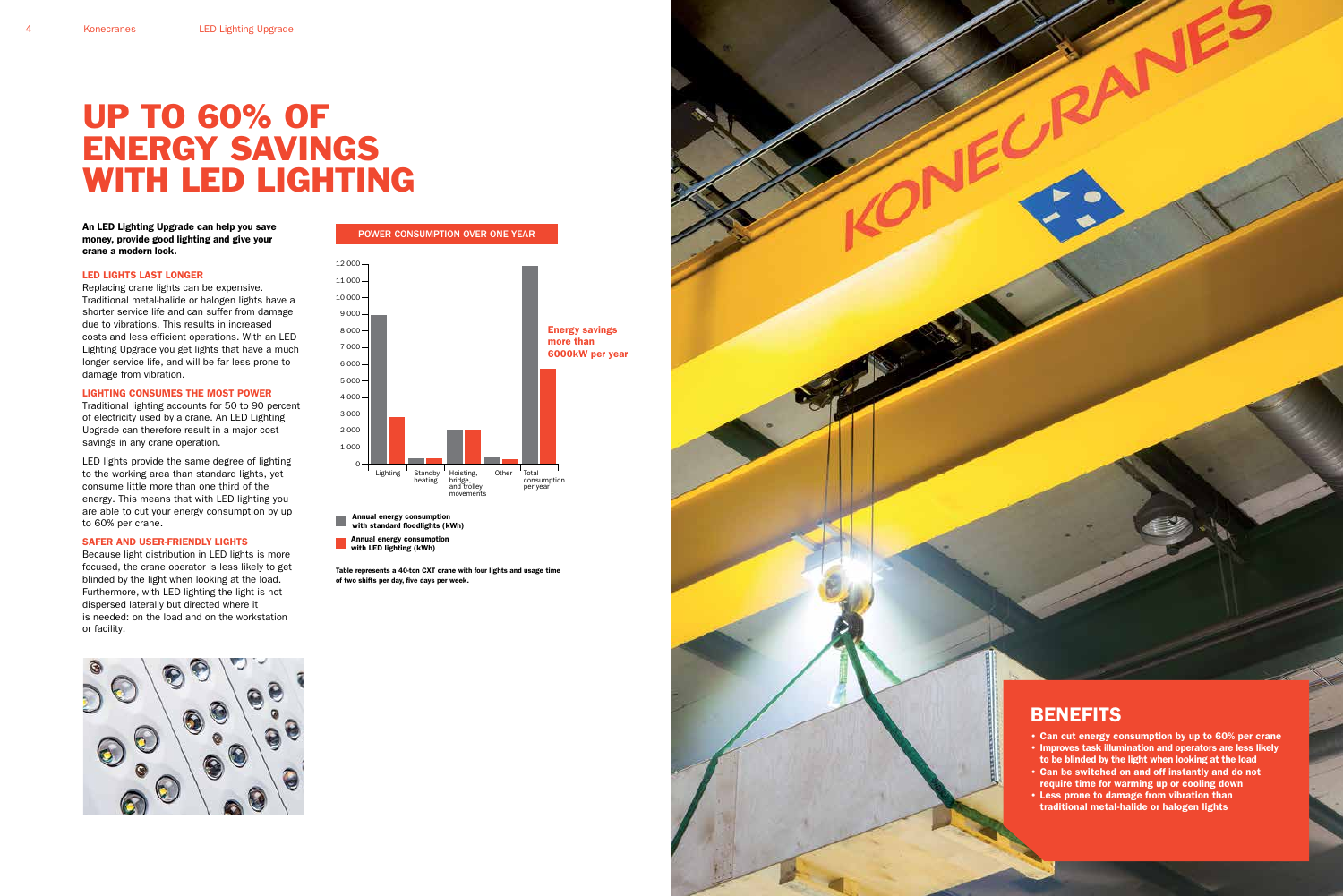6 Konecranes

31 1 2 ControlPro Upgrade

Ea

16

KONECRANES

 $\frac{12}{6}$  13 14 15 16

 $2.5<sub>1</sub>$ 

ControlPro Retrofit – primarily used for CU1 monitoring unit replacements.



ControlPro Retrofit in enclosure and with modem connection.



**Lused for load measuring** 



#### CONTROLPRO RETROFIT

The ControlPro Retrofit has been designed to record crane usage data and allows for the addition of features such as overload protection and TRUCONNECT Remote Monitoring. ControlPro is available as a retrofit package for all cranes, regardless of type, brand or age.

### **TRUCONNECT** REMOTE MONITORING

Thousands of ControlPro units have already been installed on different types of cranes to improve the safe and efficient use of the crane. In addition to overloads, ControlPro is also able to capture other usage data from the hoist such as emergency stops, hoist motor starts and work cycles. ControlPro can also provide overtemperature protection when applicable sensors are in place.

#### TRUCONNECT MODEM UPGRADE

A TRUCONNECT modem can be installed on all cranes with ControlPro units to provide connection capability for TRUCONNECT Remote Monitoring.

#### TRUCONNECT RETROFIT KIT FOR CRANES NOT MANUFACTURED BY KONECRANES

The TRUCONNECT Retrofit Kit has been designed to equip a crane not manufactured by Konecranes with the hardware required for TRUCONNECT Remote Monitoring.





## INCREASED SAFETY WITH REMOTE MONITORING

TRUCONNECT Remote Monitoring uses sensors to collect data – such as running time, motor starts, work cycles and emergency stops. Brake and inverter monitoring is also available. This data and other crane usage information is visible on yourKONECRANES.com.

KONECRANES

#### **BENEFITS**

 $\cdot$ O

**Diet** 

- Provides asset usage and operating information that is used to assess crane condition
- Notifies you of hoist overloads, emergency-stops and over-temperature occurrences through text or email alerts, allowing for prompt response
- Gives you an estimation of the remaining design working period (DWP) of selected components, such as hoist brakes and structures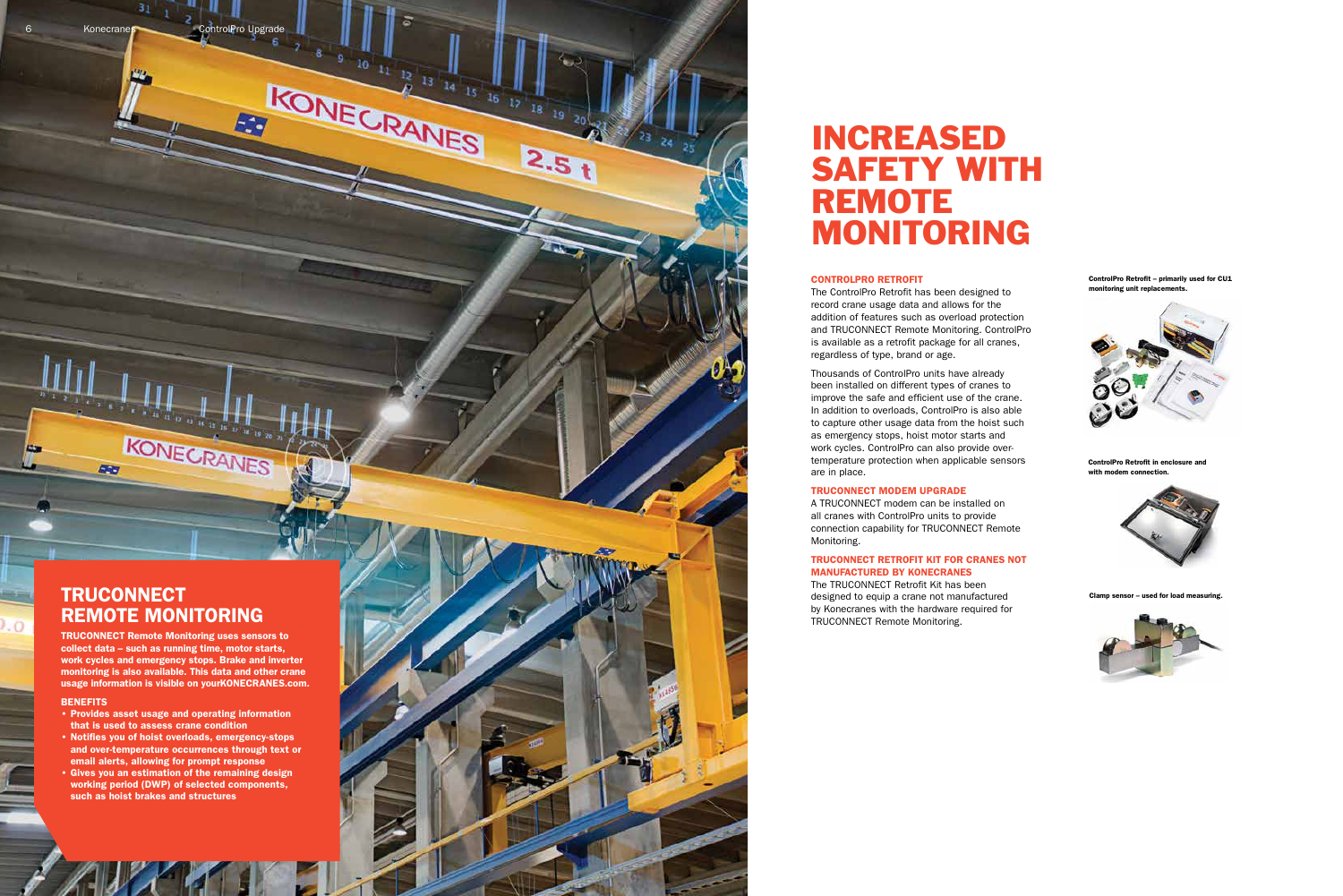A Konecranes Inverter Upgrade is an optimal choice to update the traveling inverter of your crane to a new generation version. Konecranes provides pre-engineered inverters specifically designed for crane use.

#### ONE-TO-ONE TRAVEL INVERTER RETROFIT

Our one-to-one Inverter Retrofit kit allows for an efficient replacement of your existing unit. The compact size inverter replacements are available to you as a complete turn-key service by Konecranes specialists.

Complete instructions and all needed parts are included for smooth installation.

#### FROM CONTACTOR TO INVERTER CONTROL

Switching to inverter control offers smoother travelling motion which means better load control compared to one or two-speed contactor control.

### NEWEST GENERATION OF INVERTERS

The upgradable design makes it easy to add new features for trolley travel. A new inverter can improve the reliability of your crane and make it easier to obtain spare inverter parts.

# INVERTER UPGRADES





Trolley traveling Inverter Retrofit for wire rope and chain hoist products.





- Pre-engineered inverter is designed specifically for crane use
- Upgradable design makes it easy to add new features such as stepless control for travelling motions and thermal protection for the motor
- Can improve the reliability of a crane and make it easier to obtain spare inverter parts
- Supported by Konecranes network of spare parts distribution centers
- Better load control when compared to one or twospeed contactor control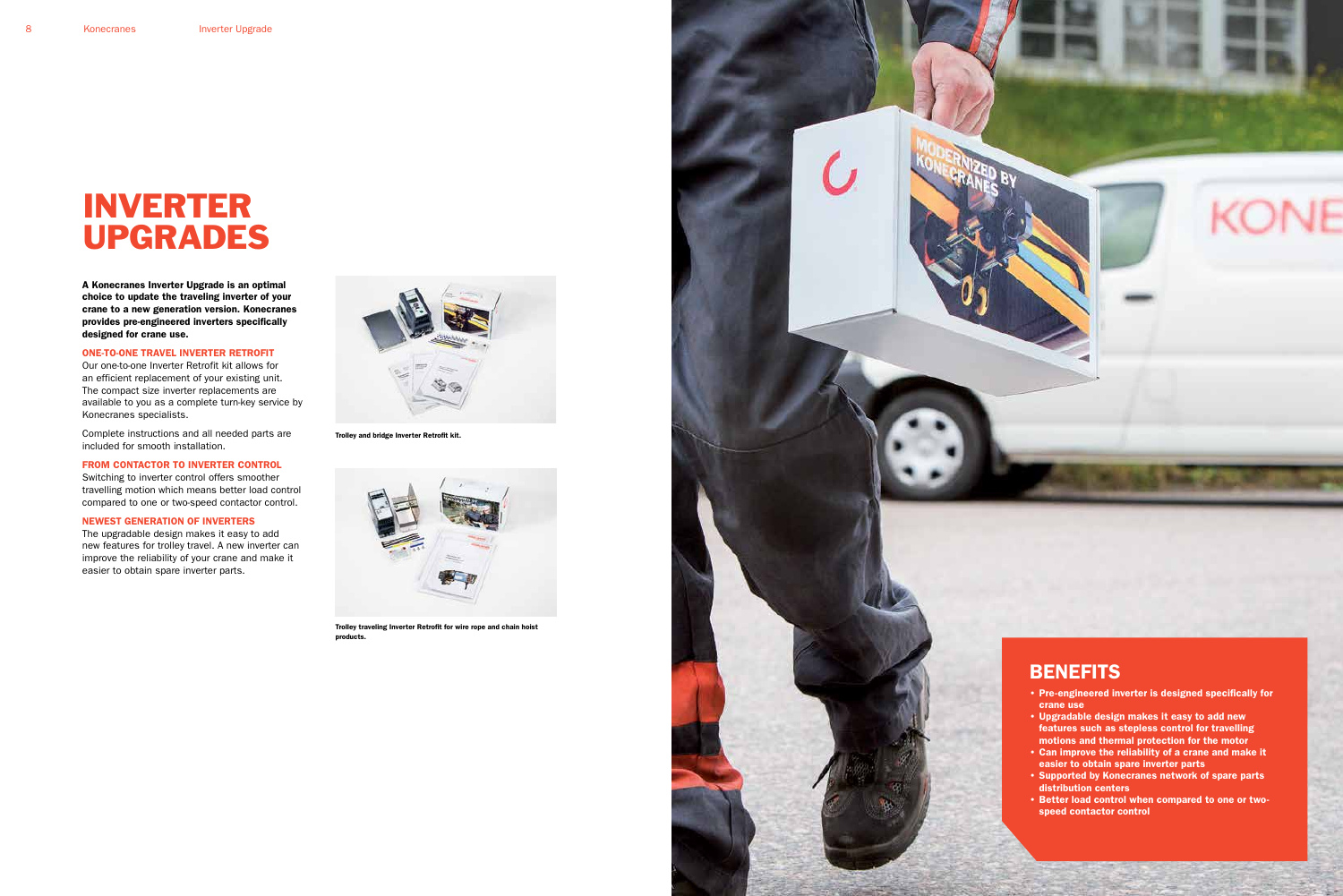Has your hoist reached the end of its productive design life? Because even the most well maintained hoists won't last forever.

Konecranes CXT hoist can be retrofitted onto most cranes. Our pre-engineered hoist retrofits are designed for easy installation, causing minimal disturbance to your production.

#### CXT HOISTS IMPROVE LOAD HANDLING AND SIMPLIFY MAINTENANCE

The CXT hoist has many features that ease load handling and maintenance. With Adaptive Speed Range (ASR), the motor speed varies according to the load. This allows for optimal speed and enhanced safety when handling heavier loads. Its service-friendly reeving design provides improved access to the upper rope sheaves and overload device, making rope changes, rope length adjustments and sheave replacements fast and easy.

#### LOW-MAINTENANCE BRAKES DESIGNED TO LAST

The hoist motor brakes are sealed and dustproof. Built for low maintenance and trouble-free operation, CXT brakes are designed to require minimal adjustment and built to handle the rigors of industrial lifting.

#### MOTOR DESIGN FOR QUICK MAINTENANCE

The unique placement of the motor inside the drum protects the motor from contaminants, while increasing the cooling ability. The design makes the motor and brake easily accessible for maintenance.

# HOIST REPLACEMENT



Rope drum and reeving design allows for long rope life. The patented design of the CXT hoist, with its large drum diameter and small fleet angles, minimizes rope wear.





#### LOW HEADROOM CXT TROLLEY

- Capacity up to 12.5 tons
- Space-saving outer dimensions
- to maximize hook approach
- Minimal hook headroom dimension

### NORMAL HEADROOM CXT TROLLEYS

- Capacity up to 40 tons
- Compact outer dimensions, very good hook approach
- Option for curved track and other special applications
- High capacity normal headroom trolley

### **BENEFITS**

#### DOUBLE GIRDER CXT TROLLEY

- For higher loads capacity up to 80 tons • Short track gauge and short end carriage
- means compact outer dimensions
- Versatile design for optimum crane and hook headroom requirements
- Space-saving structure



- Capacity up to 80 tons
- All CXT options available
- Load beam can be provided as an option



#### MACHINERY HOIST

- Capacity up to 10 tons • Versatile option for hoist and winch
- modernizations
- Can also be used in non-crane applications



- Can extend the lifetime of an existing crane
- Supports compliance with current safety regulations and standards
- Allows for optimal speed and enhanced safety when handling heavier loads
- Can improve spare part availability
- Can increase capacity to accommodate changes in process

When ASR is enabled the hoisting speed varies with the load. ASR and other smart features are available